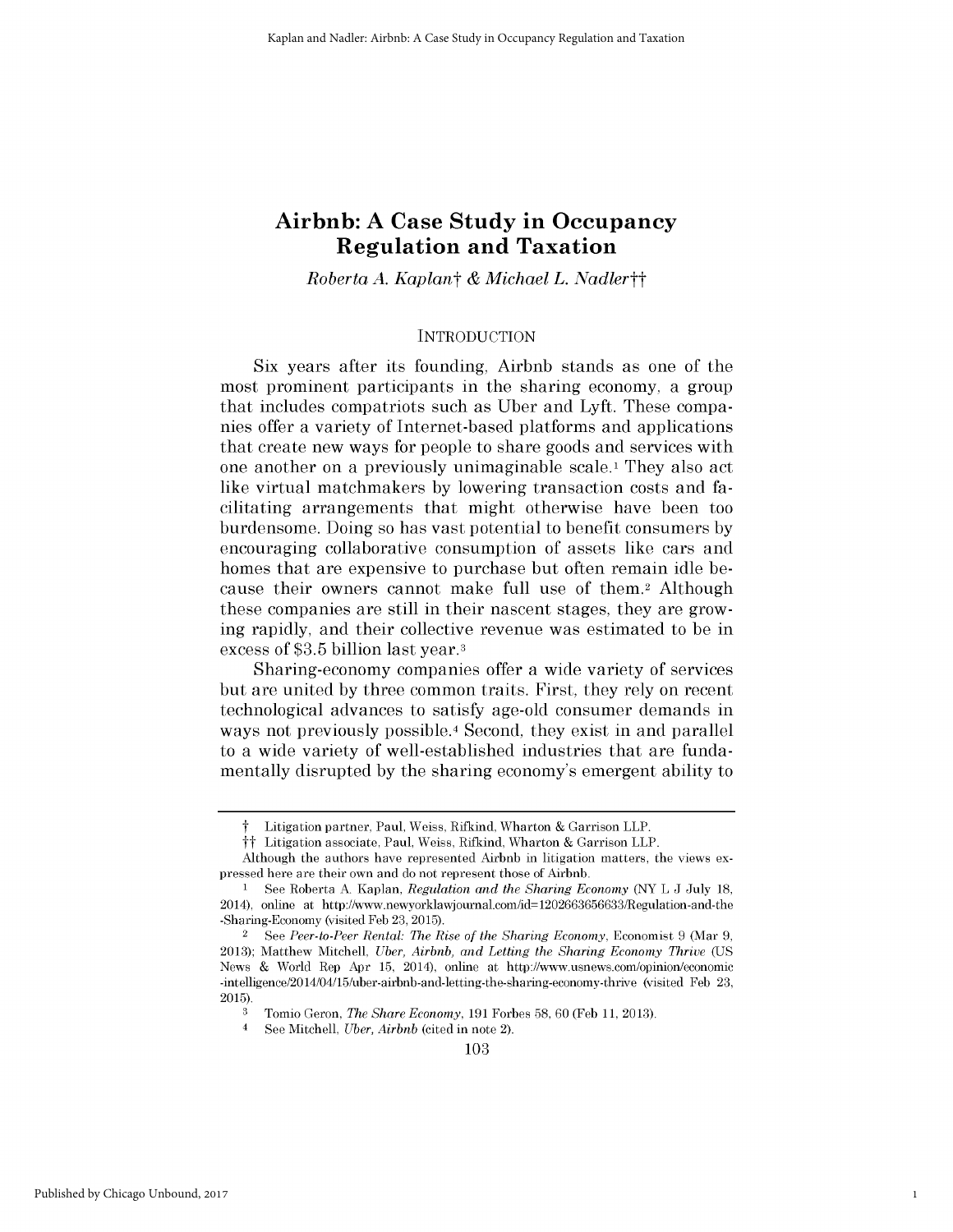provide innovative alternatives.<sup>5</sup> Third, they operate in interstitial areas of the law because they present new and fundamentally different issues that were not foreseen when the governing statutes and regulations were enacted.<sup>6</sup>

This Essay discusses some of the specific issues that have confronted Airbnb, with a particular focus on New York, one of its largest markets. Part I discusses the impact that Airbnb has had on local communities. Part II focuses on the legal regime within which Airbnb operates-one that is marked by poorly drafted laws that fail to account for challenges presented by the sharing economy. Lastly, Part III addresses Airbnb's collaborative response to the New York attorney general, who sought access to the company's user data in order to investigate possible illegal hotels operating in New York.

# I. THE IMPACT OF AIRBNB

Over the course of its brief existence, Airbnb has experienced exponential growth. Today, it hosts more than one million listings in over 190 countries and territories around the world.<sup>7</sup> In addition to offering guests individual accommodations that range from tree houses to castles and everything in between,<sup>8</sup> Airbnb makes efforts to partner with localities and organizers hosting large-scale events ranging from shareholder conferences to the Olympics and the World Cup.9

Airbnb also contributes to local communities in myriad ways. Perhaps the most obvious and easiest to measure is its economic impact. One study found that 400,000 Airbnb guests who visited New York City between 2012 and 2013 spent \$632

<sup>&</sup>lt;sup>5</sup> For a discussion of the sharing-economy phenomenon in the hotel industry, see Sangeet Choudary, *How the Hotel Industry Got Blindsided ... and Why Yours Could Be Next* (Forbes July 7, 2014), online at http://www.forbes.com/sites/groupthink/2014/07/07/ how-the-hotel-industry-got-bhndsided-and-why-yours-could-be-next (visited Feb 23, 2015).

<sup>6</sup>See Kaplan, *Regulation and the Sharing Economy* (cited in note 1).

*<sup>7</sup>About Us* (Airbnb), online at http://www.airbnb.com/about/about-us (visited Feb 23, 2015).

<sup>8</sup>See Anika Anand, *Airbnb's Got Some Impressive Numbers, but What about Its Legal Woes?,* Upstart Bus J (Bus Journals Feb 7, 2013), online at http://upstart.bizjournals .com/companies/startups/2013/02/07/airbnb-releases-impressive-2012-numbers.html (visited Feb 23, 2015).

<sup>9</sup> See generally, for example, *Hosting Big Events: How Airbnb Helps Cities Open Their Doors,* Airbnb Pub Pol Blog (Airbnb), online at http://publicpolicy.airbnb.com/wpcontent/uploads/2014/08/Airbnb-big-events.pdf (visited Dec 21, 2014); Poppy Harlow and David Goldman, *Warren Buffett Endorses Airbnb,* CNN Money (CNN Apr 9, 2014), online at http://money.cnn.com/2014/04/09/technology/social/buffett-airbnb (visited Feb 23, 2015).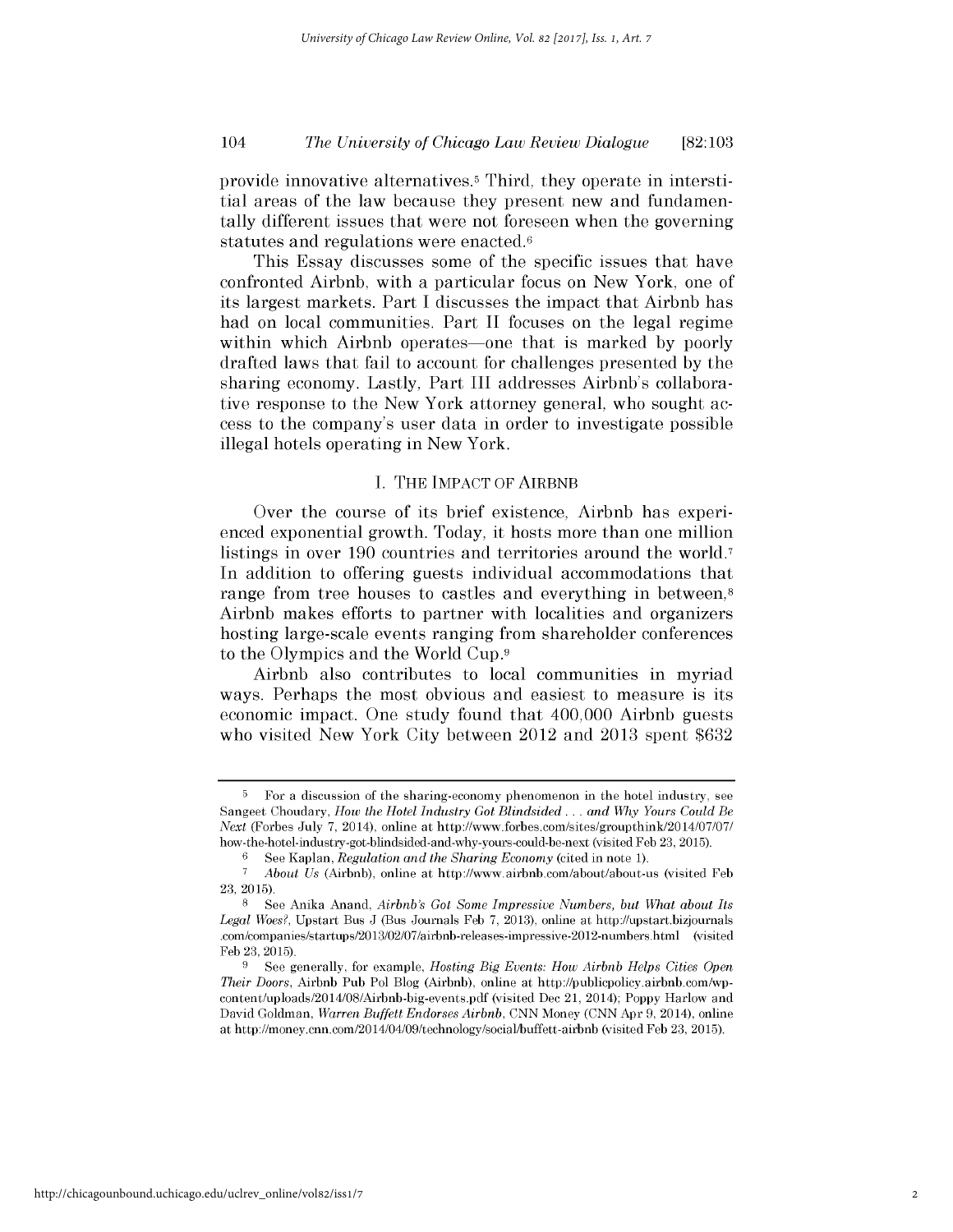2015] *Airbnb: A Case Study*

105

million, supporting 4,580 jobs. **10** As compared to tourists staying in hotels, Airbnb guests in New York City tend to stay two days longer and spend nearly \$200 more at local businesses during their **visit. 11** Part of what allows for this, of course, is that Airbnb helps guests find a variety of accommodations at a lower price point than what is available at expensive hotels.12 Moreover, the rise in economic activity has been widely dispersed: while the vast majority of New York City hotels are clustered in midtown Manhattan, as of **2013, 82** percent of Airbnb accommodations were spread across the rest of the city.13 Though New York remains Airbnb's largest market, similar results have been found elsewhere. <sup>14</sup>

**Of** course, Airbnb's impact is not merely financial. One of the primary benefits that it provides is that it allows guests to "live like a local" and explore neighborhoods that do not typically cater to tourists, both **by** providing accommodations in a wide variety of locales and **by** connecting visitors with local residents.15 It has also exhibited a strong philanthropic streak,

*<sup>13</sup>The Airbnb Community's Economic Impact on New York City* \*4-6 (Airbnb), online at http://blog.airbnb.com/wp-content/uploads/Airbnb-economic-impact-study-New-York-City.pdf (visited Feb 23, 2015) (noting that 34 percent of guests stayed outside Manhattan, generating \$105 million in economic activity and supporting 950 local jobs).

14 See, for example, Tomio Geron, *Airbnb Had \$56 Million Impact on San Francisco: Study* (Forbes Nov 9, 2012), online at http://www.forbes.com/sites/tomiogeron/2012/ 1 1/09/study-airbnb-had-56-million-impact-on-san-francisco (visited Feb 23, 2015); *New Study: Airbnb Community Generates £502 Million in Economic Activity in the UK* (Airbnb), online at http://www.airbnb.com/press/news/new-study-airbnb-communitygenerates-502-million-in-economic-activity-in-the-uk (visited Feb 23, 2015).

**<sup>15</sup>**See *Economic Impact* (cited in note 10); *Peer-to-Peer Rental,* Economist at 9 (cited in note 2); Julie Vallone, *Airbnb Valued above Hyatt, Wyndham,* Investor's Business Daily **A5** (June 30, 2014); Carolyn Said, *How an Airbnb Dabbler Became a Superhost* (San Francisco Chronicle June 14, 2014), online at http://www.sfchronicle.com/realestate/ article/How-an-Airbnb-dabbler-became-a-superhost-5553257.php (visited Feb 23, 2015); Jason Tanz, *How Airbnb and Lyft Finally Got Americans to Trust Each Other* (Wired

<sup>10</sup> *Airbnb Economic Impact* (Airbnb), online at http://blog.airbnb.com/airbnbeconomic-impact (visited Feb 23, 2015); *New Study: Airbnb Generated \$632 Million in Economic Activity in New York* (Airbnb Oct 22, 2013), online at http://www.airbnb.com/ press/news/new-study-airbnb-generated-632-million-in-economic-activity-in-new-york (visited Feb 23, 2015).

*<sup>11</sup>New Study: Airbnb Generated \$632Million* (cited in note 10).

<sup>12</sup>See Courtney Banks, *Budget Rentals under Fire,* Travel Watch (Wall St J July 22, 2010), online at http://www.wsj.com/articles/SB10001424052748704684604575381 390324767922 (visited Feb 23, 2015) (observing that "[b]udget-minded travelers often turn to websites [like Airbnb's] to find short-term apartment and room rentals in cities where hotels are out of their price range"); Craig Karmin, *Airbnb Finds Little Hospitality in New York Market* (Wall St J Oct 20, 2013), online at http://www.wsj.com/articles/ SB10001424052702304384104579141790931429948 (visited Feb 23, 2015) (noting that Airbnb rentals present consumers with "a cheaper, more flexible alternative to many hotels").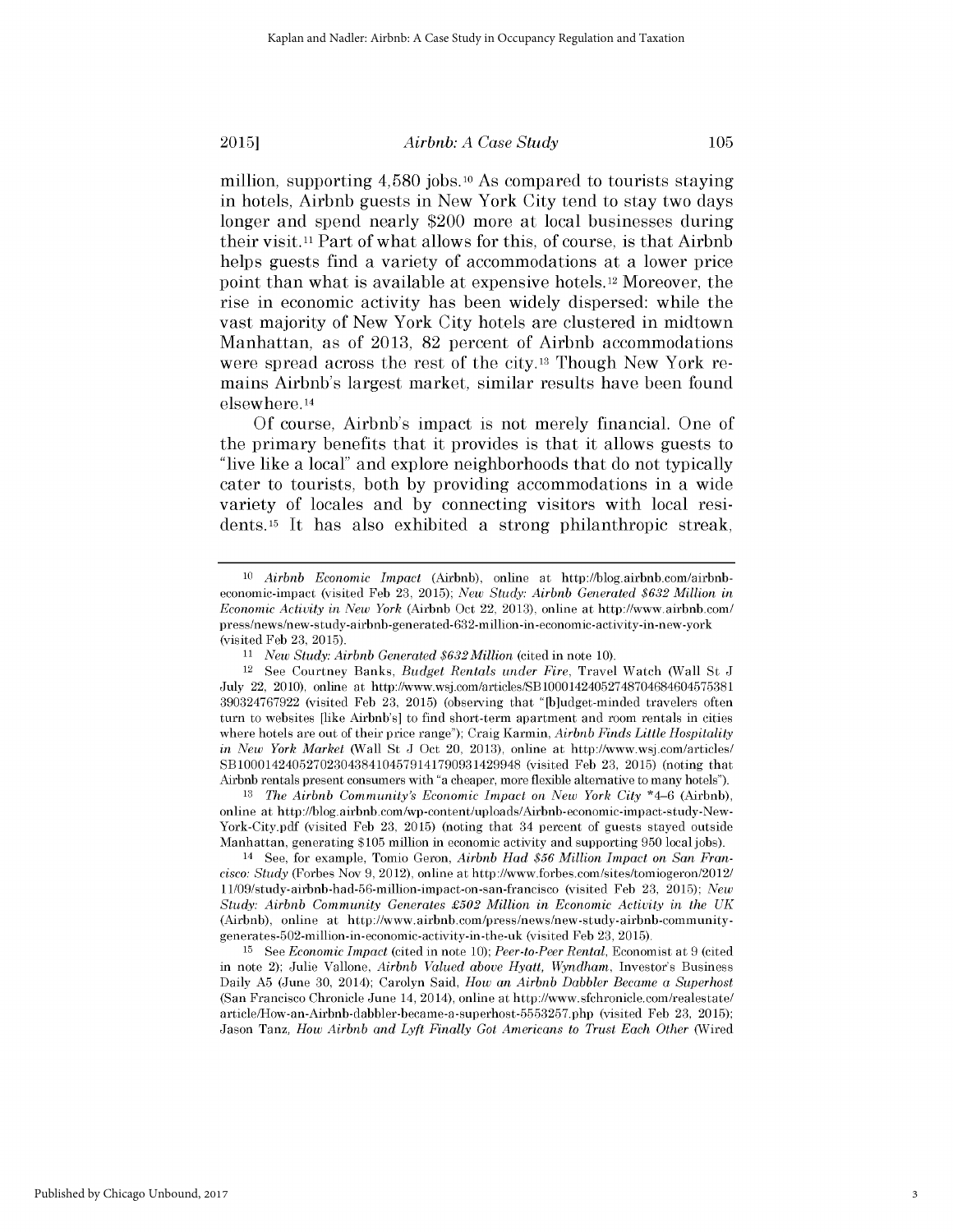which includes participating in community-service projects<sup>16</sup> and aiding in relief efforts around the world by providing free housing to victims of natural disasters. <sup>17</sup>

Airbnb's growth does not necessarily come at the expense of the hotel industry. Rather, Airbnb can grow the overall pie and allow a wide variety of businesses to obtain a larger slice. As recognized by *SF Travel,* some cities may be prohibitively expensive for certain visitors and during some events. 18 By providing affordable accommodations, Airbnb ensures that such tourists and attendees are not priced out.<sup>19</sup> That lack of actual competition between Airbnb hosts and the hotel industry may explain why one study, focusing on the Texas market, projected that a 1 percent increase in Airbnb listings results in only a 0.05 percent decrease in hotel revenues.<sup>20</sup>

Similarly unavailing are complaints that Airbnb's growth has increased housing costs for local residents. According to one study, Airbnb has "little effect on urban apartment markets," for which prices are driven by fundamental economic and demographic factors, as well as constraints such as land-use policy that curtail residential development.<sup>21</sup> Rather, Airbnb serves to make housing *more* affordable: half of current Airbnb hosts, many of whom are moderate- to low-income individuals, have explained that hosting helps them afford to stay in their

Apr 23, 2014), online at http://www.wired.com/20 14/04/trust-in-the-share-economy (visited Feb 23, 2015).

<sup>&</sup>lt;sup>16</sup> See generally Jacob Weisberg, *Tech Support*, Vogue 98 (May 2014).

<sup>17</sup>See, for example, Press Release, *Mayor Bloomberg and Airbnb Announce New Platform to Help Victims of Hurricane Sandy with Free Housing* (NYC Office of the Mayor Nov 7, 2012), online at http://www.nyc.gov/portal/site/nycgov/menuitem .c0935b9a57bb4ef3daf2f1c701c789a0/index.jsp?pageID=mayor\_press\_release&catID=119 4&doc name=http://www.nyc.gov/html/om/html/2012b/pr401-12.html (visited Feb 23, 2015); Patrick Hoge, *Airbnb to Aid Disaster Response in San Francisco and Portland,* San Francisco Bus Times (Bus Journals July 29, 2014), online at http://www.bizjournals .com/sanfranciscoblog/techflash2014/07/airbnb-to-aid-disaster-response-in-san-francisco .html (visited Feb 23, 2015).

<sup>&</sup>lt;sup>18</sup> See Annie Sciacca, *Airbnb's Chip Conley Talks Hospitality, Travel and His Latest Startup Venture,* San Francisco Bus Times (Bus Journals Aug 14, 2014), online at http://www.bizj ournals.com/s anfrancisco/blog/20 14/08/airbnb-chip-conley-hospitalitytravel-hotels.html (visited Feb 23, 2015).

<sup>19</sup> See id.

<sup>20</sup> See Georgios Zervas, Davide Proserpio, and John W. Byers, *The Rise of the Sharing Economy: Estimating the Impact of Airbnb on the Hotel Industry* \*3-4 (Boston University School of Management Research Paper No 2013-16, Feb 12, 2014), online at http://papers.ssrn.com/sol3/papers.cfm?abstract\_id=2366898 (visited Feb 23, 2015).

 $21$  Id at  $*1$ .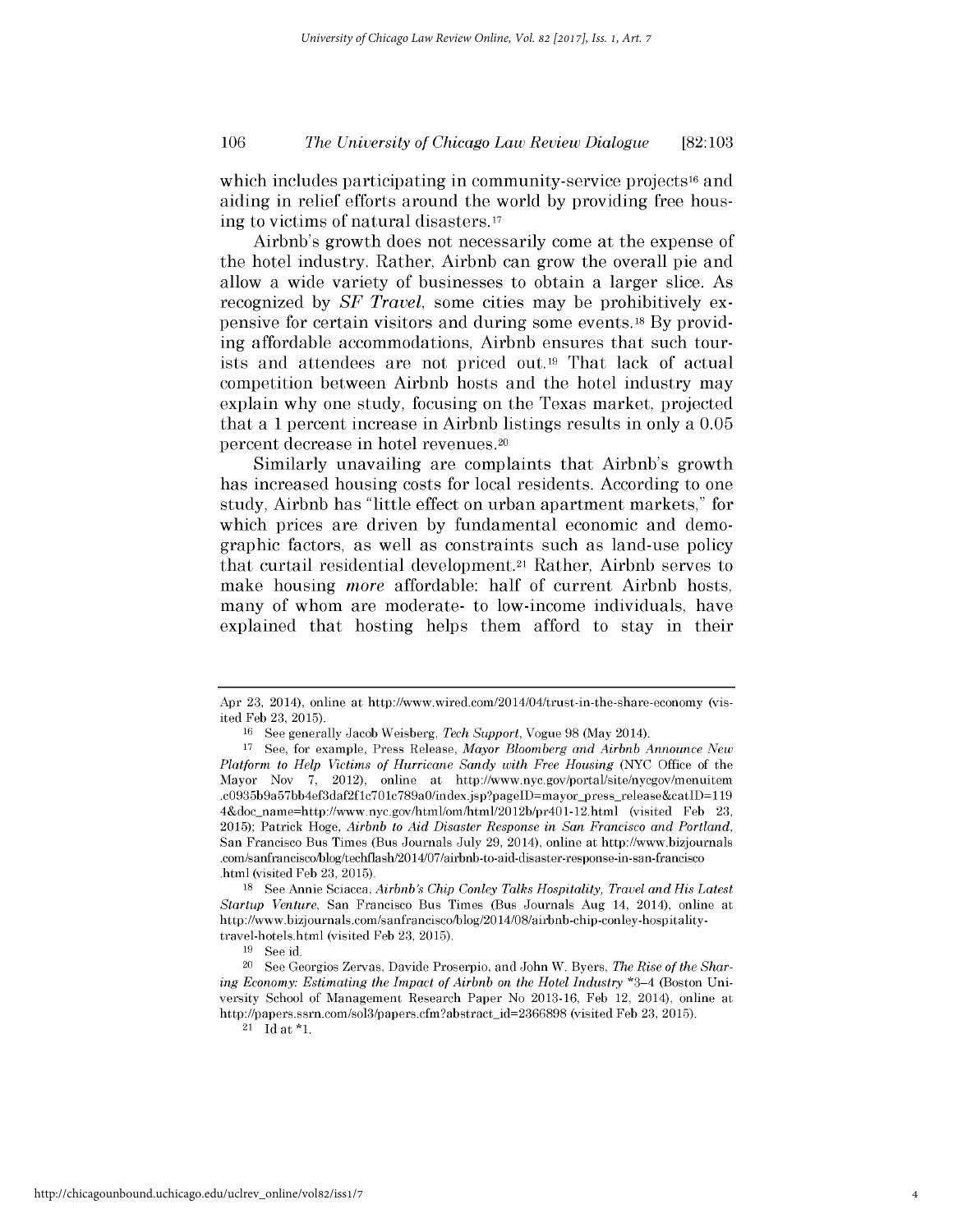### *Airbnb: A Case Study*

107

homes.22 Indeed, an independent study by the *San Francisco Chronicle* confirmed that 86 percent of Airbnb users in San Francisco had only one residence listed, and 98 percent had three or fewer, suggesting that only a miniscule proportion of users seek to operate on a commercial scale.23 Back in New York City, the typical host earns only \$6,160 per year via Airbnb, an amount sufficient to bolster her budget but far too low to decrease the availability of housing in a city where the average monthly rent is nearly \$3,300.24

### II. THE POLITICAL AND REGULATORY ENVIRONMENT

Airbnb's rapid growth makes clear that its Internet platform benefits its guests, its hosts, and their local communities alike. Indeed, in a recent poll of New York City residents, a majority of voters expressed that they support Airbnb, responding that residents should be permitted to rent rooms in their homes for a few days at a time, with only 36 percent opposed.25 Yet Airbnb hosts face strong headwinds from a well-funded coalition of landlords and hotel-industry insiders, which plans to spend millions of dollars on a public campaign criticizing Airbnb.<sup>26</sup> One large landlord went so far as to consider offering \$500 bounties to employees who identify Airbnb hosts in the landlord's buildings.27 Amply demonstrating the coalition's deep political connections, it is spearheaded in New York City by a prominent

<sup>22</sup>See *Economic Impact* (cited in note 10).

<sup>&</sup>lt;sup>23</sup> See Carolyn Said, *Window into Airbnb's Hidden Impact on SF* (San Francisco Chronicle June 15, 2014), online at http://www.sfchronicle.com/business/item/windowinto-airbnb-s-hidden-impact-on-s-f-301 10.php (visited Feb 23, 2015).

<sup>&</sup>lt;sup>24</sup> Kenneth T. Rosen, Randall Sakamoto, and David Bank, *Short-Term Rentals and Impact on the Apartment Market* \*3-4 (Airbnb Pub Pol Blog Oct 2013), online at http://publicpolicy.airbnb.com/wp-content/uploads/2014/04/Short-TermRentalsand ImpactonApartmentMarketNYl.pdf (visited Feb 23, 2015).

<sup>25</sup>*New Yorkers Welcome Dem Convention* 3-1, *Quinnipiac University Poll Finds; Voters Want Right to Rent Rooms Like a Hotel, Quinnipiac U Poll (Quinnipiac U Sept 2,* 2014), online at http://www.quinnipiac.edu/news-and-events/quinnipiac-university-poll/ new-york-city/release-detailReleaselD=2076 (visited Feb 23, 2015).

<sup>&</sup>lt;sup>26</sup> See Dana Rubinstein, *At City Hall, Officials Kick Off Airbnb Counteroffensive* (Capital NY Sept 12, 2014), online at http://www.capitalnewyork.com/article/city-hall/ 20 14/09/8552457/city-hall-officials-kick-airbnb-counteroffensive (visited Feb 23, 2015); Craig Karmin, *Airbnb Faces New Threat in New York from Housing Coalition,* Digits Blog (Wall St J Sept 12, 2014), online at http://blogs.wsj.com/digits/2014/09/12/airbnbfaces-new-threat-in-new-york-from-housing-coalition (visited Feb 23, 2015).

<sup>27</sup>See Andrew J. Hawkins, *Landlord Related Cos. Cracks Down on Airbnb,* Insider Blog (Crain's NY Bus Oct 2, 2014), online at http://www.crainsnewyork.com/article/ 20141002/BLOGS04/141009955/landlord-related-cos-cracks-down-on-airbnb (visited Feb 23, 2015).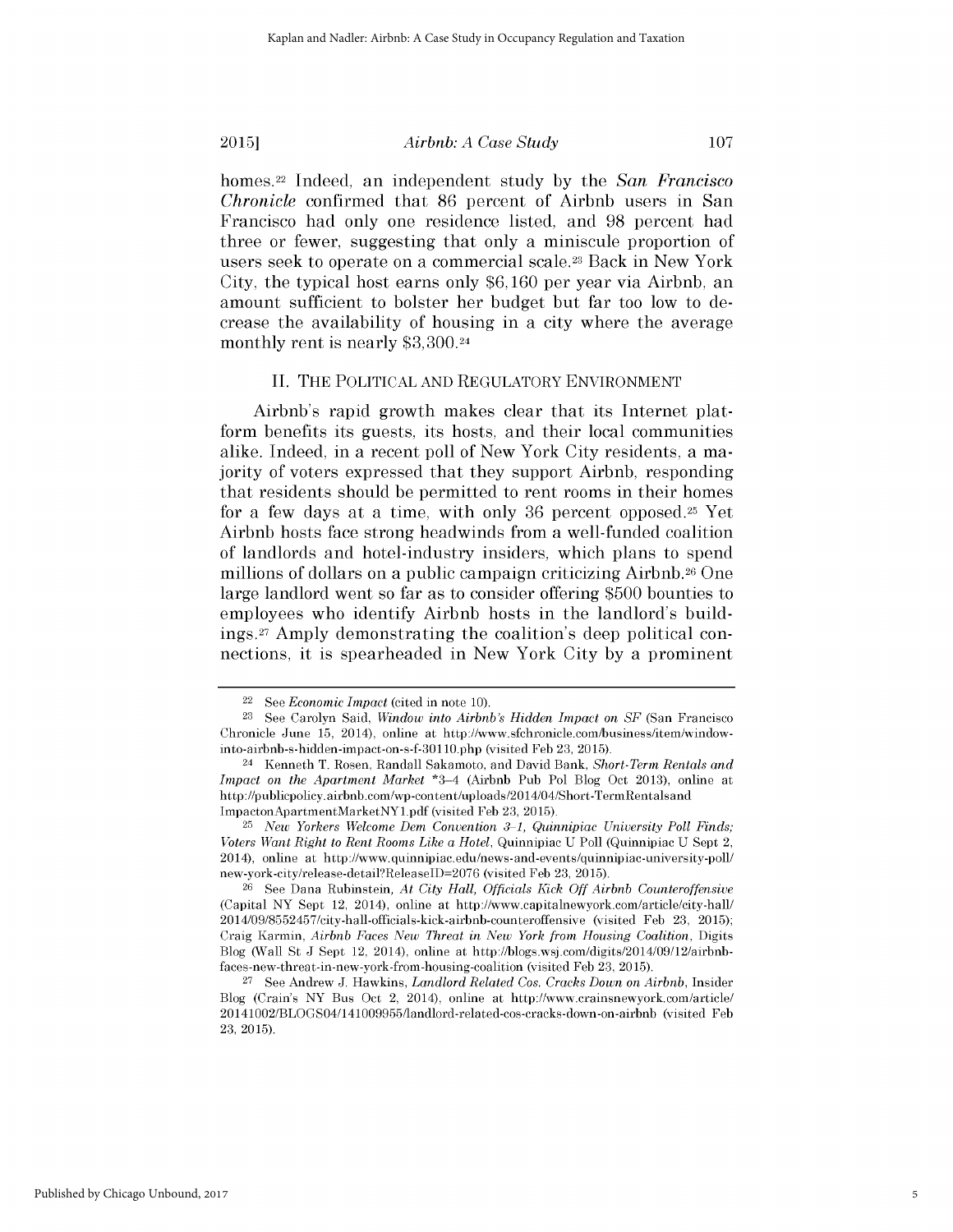political consultant who previously served as chief of staff to the New York attorney general, political strategist for the Hotel and Motel Trades Council, and chief strategist for the successful reelection campaign of New York's governor. <sup>28</sup>

As is typical, incumbent interests have sought to portray Airbnb and its ilk as "'evading' established systems of regulation," though "this is true only in the sense that the automobile 'evaded' the horse tax and saddle regulations."29 As explained by Airbnb cofounder Brian Chesky, "There were laws created for businesses, and there were laws for people. What the sharing economy did was create a third category: people as businesses," to which the application of existing laws is often unclear.30 These new business models raise complex questions that have not yet been addressed by either legislatures or courts.<sup>31</sup>

Airbnb has, however, begun to address these regulatory challenges. As a first step, Airbnb takes efforts to ensure that its users are aware of the regulatory and legal regimes in which they operate. Because Airbnb operates in hundreds of countries, territories, and cities, it may not be practical for Airbnb to inform users of the potentially applicable laws in each jurisdiction where its hosts offer accommodations. Rather, upon reading Airbnb's Terms of Service, users are immediately informed, in all capitalized lettering:

IN PARTICULAR, HOSTS SHOULD UNDERSTAND HOW THE LAWS WORK IN THEIR RESPECTIVE CITIES. SOME CITIES HAVE LAWS THAT RESTRICT THEIR ABILITY TO HOST PAYING GUESTS FOR SHORT PERIODS. THESE LAWS ARE OFTEN PART OF A CITY'S ZONING OR ADMINISTRATIVE CODES. IN MANY CITIES, HOSTS MUST REGISTER, GET A PERMIT, OR

<sup>28</sup>See Rubinstein, *Officials Kick Off Airbnb Counteroffensive* (cited in note 26) (noting that consultant Neal Kwatra "is spearheading the anti-AirBnB effort"); Kenneth Lovett, *Gov. Cuomo Builds Reelection Campaign Team That Includes Ad Whiz behind Dante de Blasio Video* (NY Daily News Apr 21, 2014), online at http://www.nydailynews.com/ news/politics/cuomo-hires-ad-whiz-behind-dante-de-blasio-video-article-1.1763099 (visited Feb 23, 2015); Laura Nahmias, *As Schneiderman Probes Airbnb, Hotel Industry Donates* (Capital NY Oct 23, 2014), online at http://www.capitalnewyork.com/article/albany/ 2014/10/8555054/schneiderman-probes-airbnb-hotel-industry-donates (visited Dec 22, 2014).

<sup>29</sup>Kaplan, *Regulation and the Sharing Economy* (cited in note 1).

<sup>30</sup> Andy Kessler, *The Weekend Interview with Brian Chesky: The 'Sharing Economy' and Its Enemies* (Wall St J Jan 17, 2014), online at http://www.wsj.com/articles/ SB10001424052702304049704579321001856708992 (visited Feb 23, 2015).

**<sup>31</sup>** See generally Molly Cohen and Corey Zehngebot, *What's Old Becomes New: Regulating the Sharing Economy,* 58 Boston Bar **J** 34 (2014).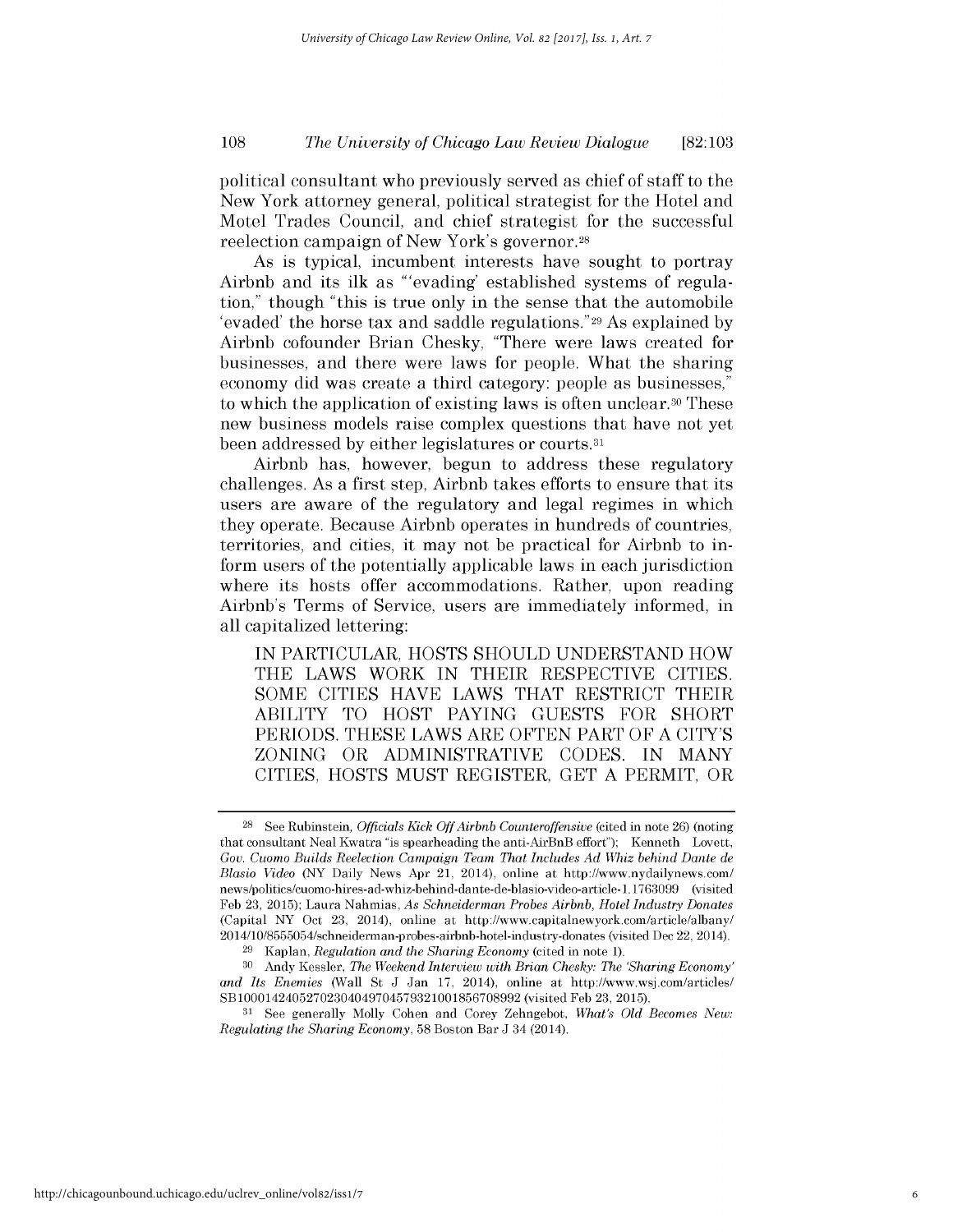*Airbnb: A Case Study*

OBTAIN A LICENSE BEFORE LISTING A PROPERTY OR ACCEPTING GUESTS. CERTAIN TYPES OF SHORT-TERM **BOOKINGS** MAY BE PROHIBITED ALTOGETHER. LOCAL GOVERNMENTS VARY GREATLY **IN** HOW THEY **ENFORCE THESE** LAWS. **PENALTIES** MAY **INCLUDE FINES** OR OTHER ENFORCEMENT. HOSTS SHOULD REVIEW LOCAL LAWS BEFORE **LISTING A SPACE ON** AIRBNB.32

Hosts are further informed that there may be applicable taxes, which it is their duty to pay.<sup>33</sup> Airbnb also provides guidance regarding responsible hosting and, for certain key cities, directs hosts to relevant laws and regulations.<sup>34</sup>

Taxation and housing laws are at the forefront of the regulatory and legal issues that Airbnb faces, as aptly demonstrated by recent challenges to Airbnb's operations in New York City. First, like many municipalities, New York City charges a 5.875 percent hotel room occupancy tax,35 which accounts for approximately 1 percent of its tax revenue.<sup>36</sup> New York City's Department of Finance has clarified that Airbnb is not required to collect or remit the city's hotel room occupancy tax because, by providing a platform for hosts and guests to privately contract for available accommodations, Airbnb "is neither a hotel operator nor a room remarketer."37 It remains unclear, however, whether that tax might apply to some of Airbnb's New York City users. 38

Airbnb has sought to clarify this open question, taking the position that although its hosts do not technically qualify as

109

**<sup>32</sup>***Terms of Service* (Airbnb June 30, 2014), online at http://www.airbnb.com/terms (visited Feb 23, 2015).

**<sup>33</sup>**Id.

<sup>34</sup>See *Responsible Hosting* (Airbnb), online at http://www.airbnb.com/help/ responsible-hosting (visited Feb 23, 2015).

 $35$  NYC Admin Code § 11-2502. See also NY Tax Law § 1104 (imposing a \$1.50 fee per day for occupancies of hotel units in cities with more than one million residents).

<sup>36</sup>*Tax Revenue Forecasting Documentation: Financial Plan Fiscal Years 2012 2016* \*111 (City of New York Office of Management and Budget Apr 22, 2013), online at http://www.nyc.gov/html/omb/downloads/pdf/methodology\_2013\_04.pdf (visited Feb 2015).

**<sup>37</sup>**Beth Goldman, *Letter Responding to Request for Ruling Regarding New York City Hotel Room Occupancy Tax* \*5 (New York City Department of Finance Aug 21, 2013), online at http://www.nyc.gov/html/dof/downloads/pdf/redacted%20letter%20rulings/ hotel/lr13\_4939.pdf (visited Feb 23, 2015).

**<sup>38</sup>**See *Airbnb, Inc v Schneiderman,* 44 Misc 3d 351, 358, 360 (NY Sup 2014) (noting that the New York City hotel room occupancy tax may apply to Airbnb hosts but finding the issue not ripe for review).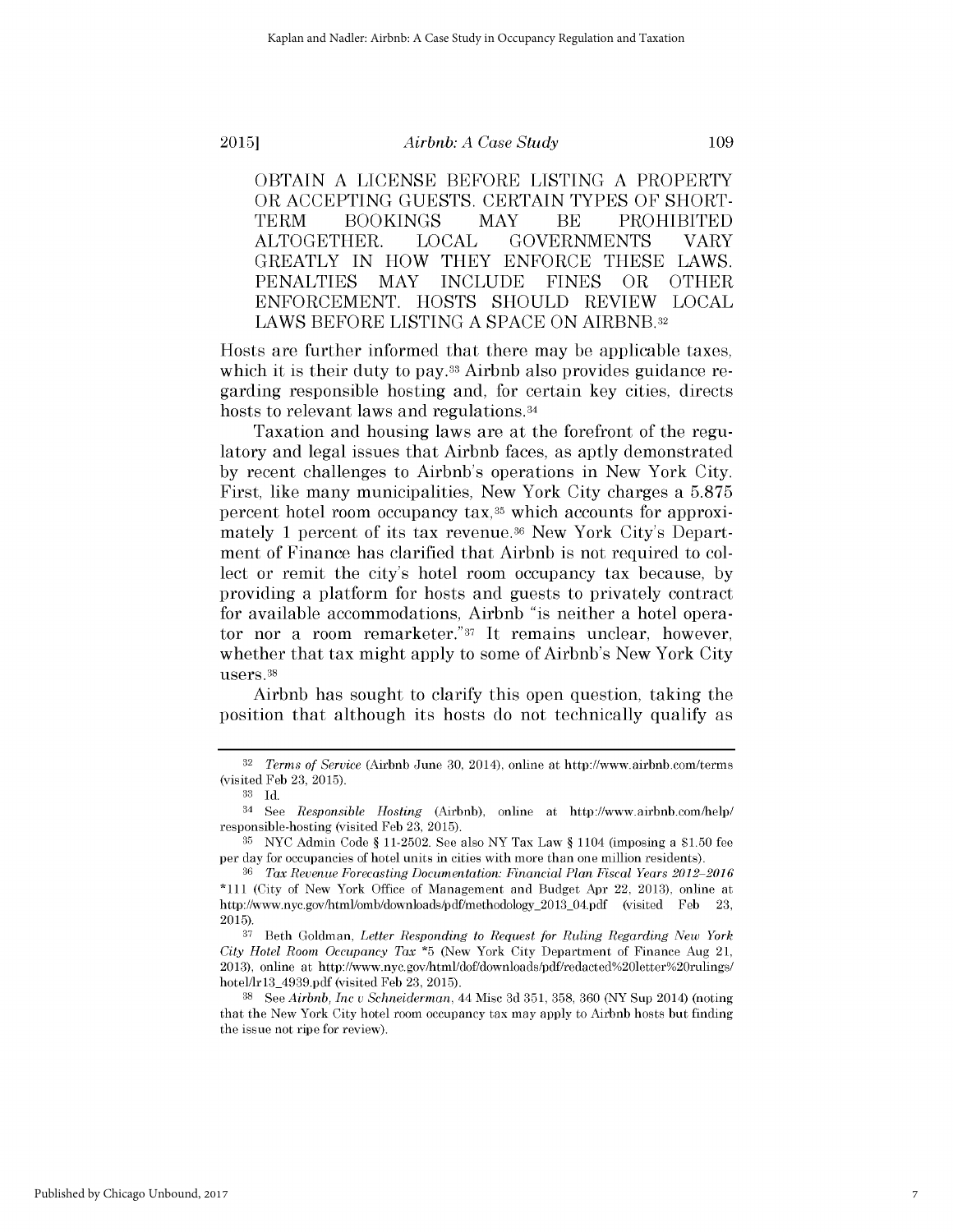hoteliers, the Airbnb community should nevertheless pay its fair share of taxes, with limited exemptions for those hosts who earn under a certain threshold.39 Indeed, in an era when many large corporations take extreme measures to avoid taxation,<sup>40</sup> Airbnb instead petitioned New York City to allow it to help facilitate collection and remittance of more than \$20 million in estimated occupancy taxes from its hosts annually, as it already does in several other American cities<sup>41</sup> and which it cannot currently do under existing New York law.42 The hotel industry has stiffly resisted Airbnb's voluntary efforts to facilitate tax collection on behalf of its hosts, despite having initially criticized the company for escaping the same taxes that Airbnb now seeks to pay.<sup>43</sup> This reversal suggests that the industry's opposition is rooted in protectionism rather than principle.

41 See Elliot Njus, *Airbnb to Start Collecting Oregon Lodging Tax Statewide,* OregonLive (Oregonian Aug 19, 2014), online at http://impact.oregonlive.com/front-porch/ print.html?entry=/2014/08/airbnb\_to\_start\_collecting\_ore.html (visited Feb 23, 2015); Carolyn Said, *Airbnb to Collect Hotel Taxes for San Francisco Rentals* (San Francisco Chronicle Apr 1, 2014), online at http://www.sfgate.com/news/article/Airbnb-to-collecthotel-taxes-for-San-Francisco-5365352.php (visited Feb 23, 2015).

42 See Brian Chesky, *The \$21 Million Problem,* The Blog (Huffington Post Apr 15, 2014), online at http://www.huffingtonpost.com/brian-chesky/the-21-million-problem-b 5149190.html (visited Feb 23, 2015); David Hantman, *\$21 Million More for New York,* Airbnb Pub Pol Blog (Airbnb Apr 14, 2014), online at http://publicpolicy.airbnb.com/21 million-new-york (visited Feb 23, 2015); Craig Karmin, *Airbnb to Mayor: Tax Our Hosts, Fund Pet Programs* (Wall St J Mar 27, 2014), online at http://online.wsj.com/ articles/SB 1000 1424052702303779504579465532885246114 (visited Feb 23, 2015).

<sup>43</sup> See Lisa Fickenscher, *Hotels Girding for a Fight against Airbnb* (Crain's NY Bus Aug 19, 2013), online at http://www.crainsnewyork.com/article/20 1308 19/hospitality \_tourism/130819909/hotels-girding-for-a-fight-against-airbnb (visited Feb 23, 2015); Jason **Q.** Freed, *Legal Issues Divide Hosts and Hoteliers* (Hotel News Now Feb 10, 2014), online at http://www.hotelnewsnow.com/Article/13109/Legal-issues-divide-hosts-andhoteliers (visited Feb 23, **2015);** Megan Sullivan, *Is Airbnb the Hotel Industry's Greatest Threat?* (Lodging Apr 1, 2014), online at http://www.lodgingmagazine.com/is-airbnb-thehotel-industrys-greatest-threat (visited Feb 23, 2015); Kaja Whitehouse, *Airbnb Aims to Start Taxing Renters by July 1* (NY Post Apr 14, 2014), online at http://nypost.com/2014/04/14/airbnb-aims-to-start-taxing-renters-by-july-1 (visited Feb 23, 2015).

<sup>39</sup> See Brian Chesky, *Who We Are, What We Stand For* (Airbnb Oct 3, 2013), online at http://blog.airbnb.com/who-we-are (visited Dec 22, 2014).

<sup>40</sup> See David Gelles, *Businesses Are Winning Cat-and-Mouse Tax Game* (NY Times Aug 28, 2014), online at http://dealbook.nytimes.com/2014/08/28/businesses-find-ways-toavoid-corporate-taxes-but-a-fix-seems-unlikely (visited Feb **23, 2015);** Paul Krugman, *Corporate Artful Dodgers* (NY Times July 27, 2014), online at http://www.nytimes.com/ 2014/07/28/opinion/paul-krugman-tax-avoidance-du-jour-inversion.html (visited Feb 23, 2015); Gretchen Morgenson, *When Taxes and Profits Are Oceans Apart* (NY Times July 5, 2014), online at http://www.nytimes.com/2014/07/06/business/when-taxes-and-profitsare-oceans-apart.html (visited Feb 23, 2015).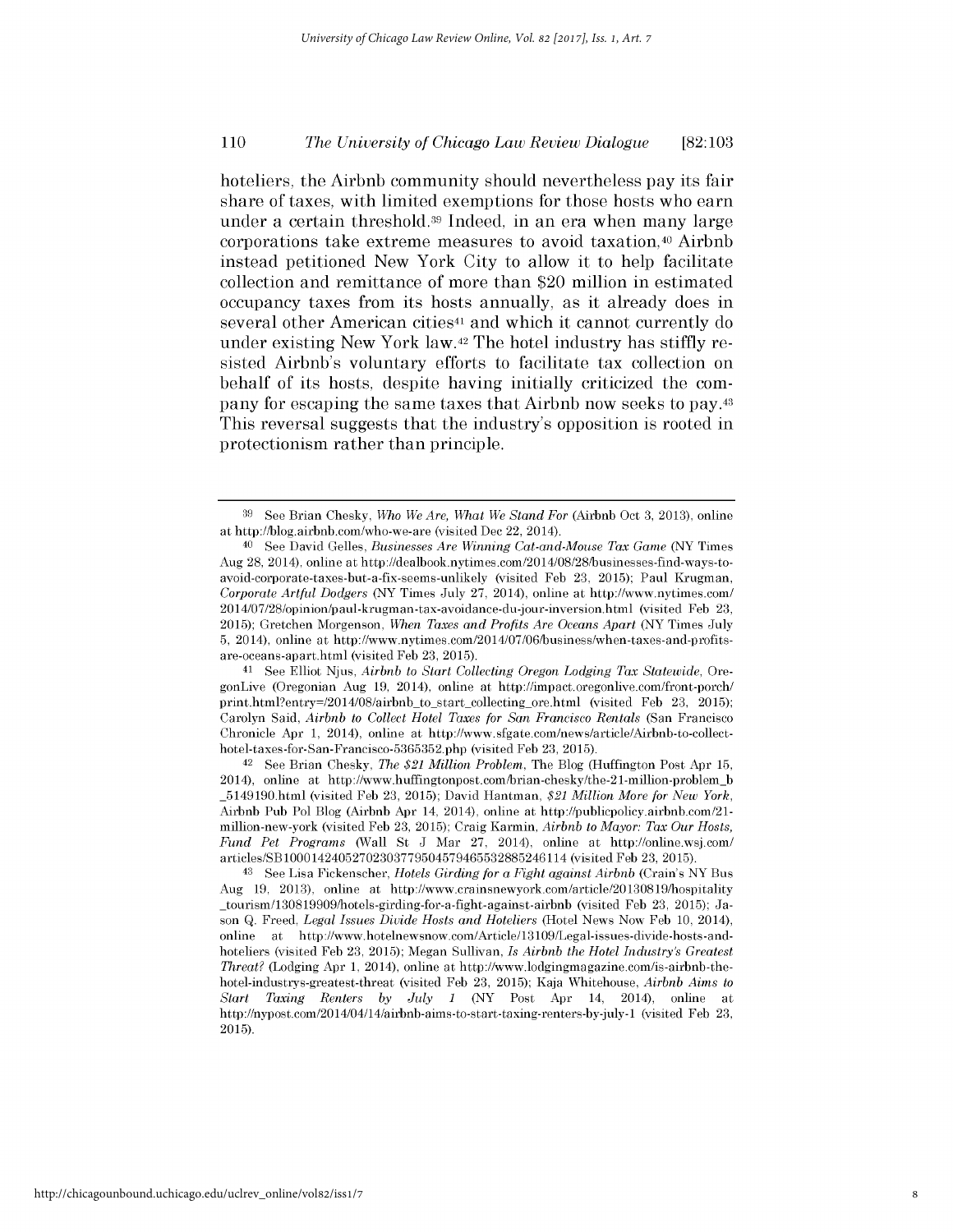### *Airbnb: A Case Study*

Second, and similarly, under a law enacted in 2010, New York restricts certain types of housing to use "only ... for permanent residence purposes."<sup>44</sup> It provides an exception, however, for "house guests or lawful boarders, roomers or lodgers," so long as such temporary occupants remain for fewer than thirty days.<sup>45</sup> Because of the law's recent vintage, there is a paucity of case law providing guidance as to how this exception is to be interpreted. In the only case applying it thus far, however, the New York City Environmental Control Board applied the express wording of the statute in holding that an Airbnb user did not violate the occupancy law because it "expressly allows a paying, lawful boarder, roomer, or lodger ... to live a few days within the household of ... the permanent occupant" and does not require that "such individuals **[]** have a personal relationship with the permanent occupants of the residence."46

This interpretation comports with the occupancy law's legislative history and intent. The law was passed in 2010, only one year after Airbnb first entered the New York market, and was responsive to an issue that predated Airbnb's existence. The issue involved "illegal hotels": certain landlords sought to evict tenants from their apartments in order to remove that housing stock from the rental market and operate it as full-time transient housing.<sup>47</sup> Indeed, the legislation's primary sponsor, New York State Senator Liz Krueger, has repeatedly explained that it was not intended to target Airbnb or its users. In her own words, "If you're renting out your apartment for a couple of days, this was not designed to target you. ... Somebody is going somewhere, and someone else needs a place to stay, so you make a deal—those patterns have happened forever. That's not the problem."4s

<sup>48</sup>Annie Karni, *Airbnb: Hugely Popular, Still Illegal,* Technology Report (Crain's NY Bus May 12, 2013), online at http: //www.crainsnewyork.com/article/20 130512/ technology/305 129987/airbnb-hugely-popular-still-illegal (visited Feb 23, 2015). See also Brian Caulfield, *Airbnb: The eBay for the Entire House* (Forbes Nov 18, 2010), online at

111

<sup>44</sup> NY Mult Dwell Law  $§$  4(8)(a).

<sup>45</sup> NY Mult Dwell Law §  $4(8)(a)(1)(A)$ .

<sup>46</sup> *City of New York u Abe Carrey,* Appeal Nos 1300602 and 1300736, \*5-6 (NY Envir Control Bd Sept 26, 2013).

<sup>&</sup>lt;sup>47</sup> See Jessica Pressler, *The Dumbest Person in Your Building Is Passing Out Keys to Your Front Door!* (New York Magazine Online Sept 23, 2014), online at http://nymag .com/news/features/airbnb-in-new-york-debate-2014-9 (visited Feb 23, 2015); Banks, *Budget Rentals under Fire* (cited in note 12); Colin Moynihan, *A Bill to Stop Illegal Hotels, and a Protest* (NY Times July 18, 2010), online at http://www.nytimes.com/2010/ 07/19/nyregion/19hotel.html (visited Feb 23, 2015).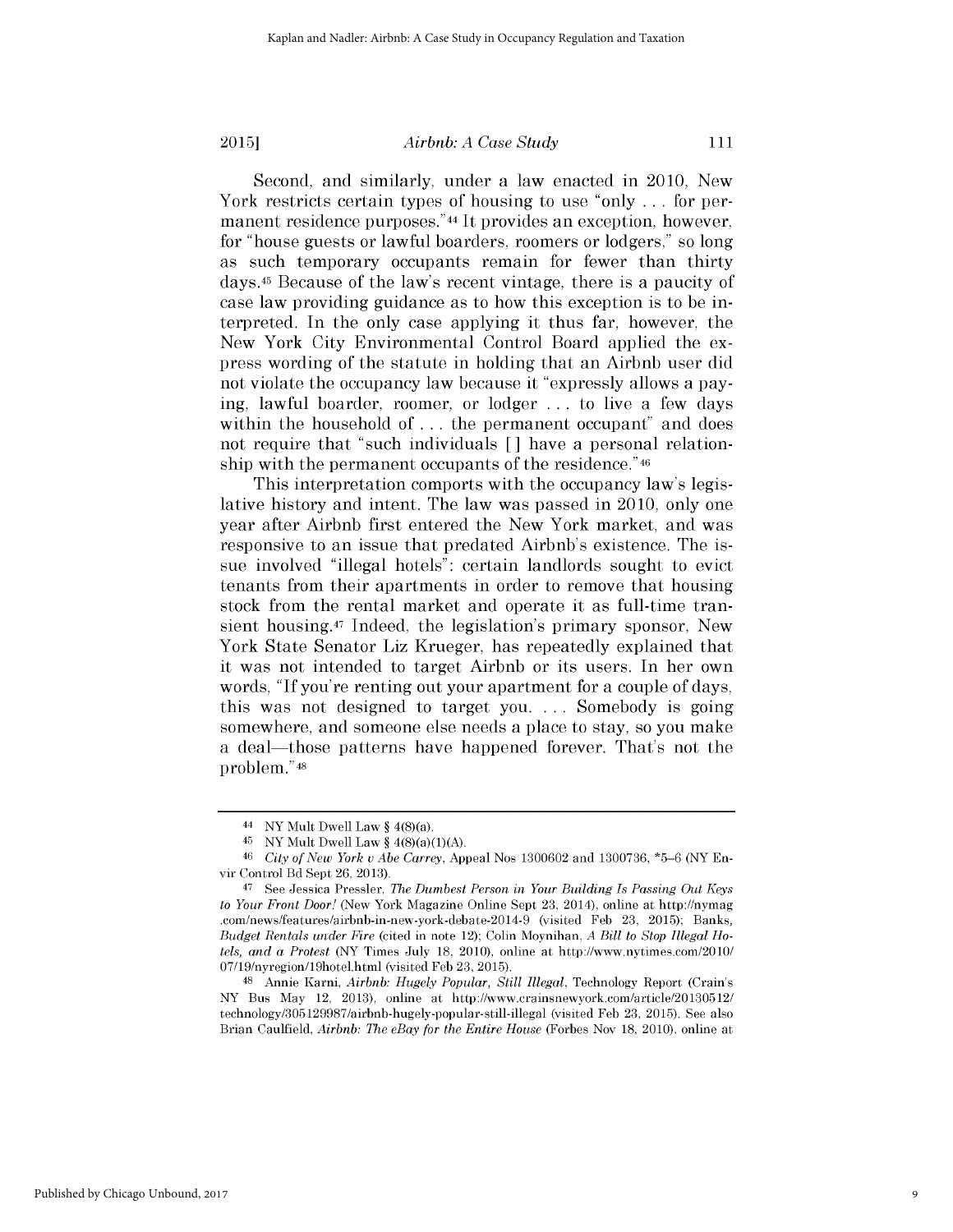Recognizing the ambiguity that was introduced **by** the 2010 occupancy law and seeking to remedy it, two bills have recently been introduced in New York's legislature. <sup>4</sup>9 The first **bill** would clarify the legality of individuals renting out their apartments while away on vacation. The bill expressly recognizes that doing so "provid[es] tax revenue and tourism dollars to the state and city."50 The second **bill** would provide an explicit exemption allowing New Yorkers to rent out their primary or secondary residences for periods of up to thirty days to "help [them] make ends meet and earn extra income" and to "bring exponential economic benefits to both New York City's residents and its visitors."51 Airbnb has advocated for these measures despite vehement political opposition.52 Airbnb has similarly supported analogous legislation elsewhere, such as in its hometown of San Francisco, which recently approved legislation that will explicitly legalize and regulate the city's short-term rental market.53

## III. COLLABORATION, NOT CONFRONTATION

Airbnb prides itself on having been "founded on the belief that housing should be more accessible, more affordable, and

**<sup>53</sup>**See Carolyn Said, *Supes Back Airbnb Law' to Allow Short-Term Rentals, with Limits* (San Francisco Chronicle Oct 8, 2014), online at http://www.sfgate.com/ news/article/Supervisors-approve-Airbnb-law-5807858.php (visited Feb 23, 2015); Kim-Mai Cutler, San Francisco Legalizes, Regulates Airbnb with 7-4 Vote, Lots of Amend*ments* (Tech Crunch Oct 7, 2014), online at http://techcrunch.com/2014/10/07/sanfrancisco-airbnb (visited Feb 23, 2015). See also Elliot Njus, *Portland Legalizes Airbnb-Style Short-Term Rentals,* OregonLive (Oregonian July 30, 2014), online at http://www.oregonlive.com/front-porch/index.ssf/2014/07/portland-legalizes-airbnbstyl.html (visited Feb 23, 2015).

http://www.forbes.com/forbes/20 10/1206/technology-airbnb-sequoia-capital-ebay-startupnext-door.html (visited Feb 23, 2015); Pressler, *The Dumbest Person in Your Building* (cited in note 47).

<sup>49</sup> Bill No A07848, New York State Assembly, 2013-14 Reg Sess (June 6, 2013); Bill No A07495, New York State Assembly, 2013-14 Reg Sess (May 22, 2013).

**<sup>50</sup>**Memo for Bill No A07848, New York State Assembly, 2013-14 Reg Sess (June 6, 2013), online at http://assembly.state.ny.us/leg/?default-fld=&bn=A07848&term=2013 &Memo=Y (visited Feb 23, 2015).

<sup>51</sup> Memo for Bill No A07495, New York State Assembly, 2013-14 Reg Sess (May 22, 2013), online at http://assembly.state.ny.us/leg/?default-fld=&bn=A07495&term=2013 &Memo=Y (visited Feb 23, 2015).

<sup>52</sup>See David Hantman, *New York, New York: Resources and Information,* Airbnb Pub Pol Blog (Airbnb Oct 15, 2013), online at http://publicpolicy.airbnb.com/new-yorkresources-information (visited Feb 23, 2015). See also Annie Karni, *Housing Advocates Are Fighting Bills That Loosen Restrictions on Using Airbnb in New York* (NY Daily News May 6, 2014), online at http://www.nydailynews.com/new-york/rent-reformersoppose-state-bills-loosen-restrictions-airbnb-article- 1.1780958 (visited Feb 23, 2015).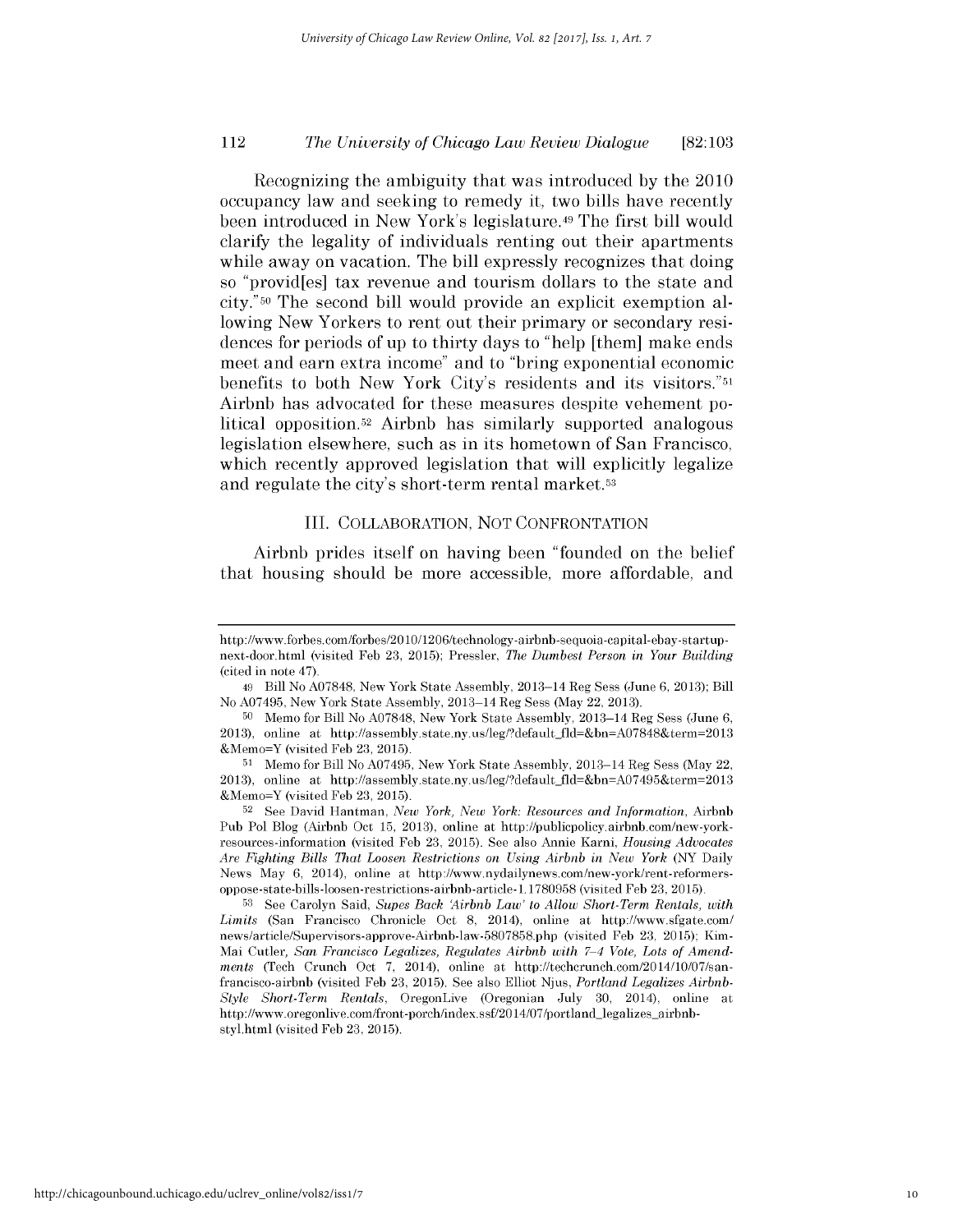*Airbnb: A Case Study*

113

more available."<sup>54</sup> Accordingly, Airbnb strongly opposes illegal hotel operators.<sup>55</sup> Rather than seeking to protect such bad actors, it has acted swiftly to ensure that these illegal hotel operators are not allowed to benefit from access to Airbnb's platform and users. Indeed, Airbnb boasts of having voluntarily examined its own user base and unilaterally removed thousands of such hosts earlier this year because it felt that they were abusing the Airbnb platform, harming their neighborhoods, and failing to provide quality accommodations.56

Airbnb has similarly sought to comply with an investigation **by** New York Attorney General Eric Schneiderman into possible violations of state law. Though early clashes between Airbnb and Schneiderman made for sensationalized headlines,<sup>57</sup> the press overemphasized what was, in reality, a minor dispute. Just as the occupancy law's sponsors intended, Schneiderman has repeatedly made clear that he is focused on illegal hoteliers rather than people who rent out their primary residence for a night or two while out of town.<sup>58</sup>When Schneiderman initially subpoenaed user data from Airbnb, Airbnb argued that the subpoena was overbroad, and Justice Gerald Connolly of the New York Supreme Court agreed, quashing it.<sup>59</sup> That very same day,

<sup>58</sup>See Pressler, *The Dumbest Person in Your Building* (cited in note 47); David Streitfeld, *Airbnb Will Hand Over Host Data to New York* (NY Times May 21, 2014), online at http://www.nytimes.com/2014/05/22/technology/airbnb-will-hand-over-host-datato-new-york.html (visited Feb 23, 2015).

<sup>&</sup>lt;sup>54</sup> Nick Papas, *Hotels vs. Regular New Yorkers*, Airbnb Pub Pol Blog (Airbnb Sept 12, 2014), online at http://publicpolicy.airbnb.com/hotels-vs-regular-new-yorkers (visited Feb 23, 2015).

**<sup>55</sup>**See Chesky, *Who We Are* (cited in note 39); Hantman, *New York, New York* (cited in note 52).

**<sup>56</sup>**See Papas, *Hotels us. Regular New Yorkers* (cited in note 54).

**<sup>57</sup>**See, for example, Annie Karni, *State Supreme Court Denies Attorney General's Request for Airbnb User Information* (NY Daily News May 14, 2014), online at http://www.nydailynews.com/news/politics/supreme-court-denies-ag-request-airbnb-userinformation-article-1.1791391 (visited Feb 23, 2015); Bruce Golding and Kaja Whitehouse, *Airbnb Execs Won't Say If They'd Use Their Own Service* (NY Post May 5, 2014), online at http://nypost.com/2014/05/05/airbnb-execs-wont-say-if-theyd-use-their-ownservice (visited Feb 23, 2015); Ben Fischer, *New York AG Attacks Techs 'Cyberlibertarians',* NY Bus J (Bus Journals Apr 23, 2014), online at http://www.bizjournals.com/ newyork/news/20 14/04/23/new-york-ag-attacks-techs-cyberlibertarians.html (visited Feb 23, 2015); David Streitfeld, *Companies Built on Sharing Balk When It Comes to Regulators* (NY Times Apr 21, 2014), online at http://www.nytimes.com/2014/04/22/business/ companies-built-on-sharing-balk-when-it-comes-to-regulators.html (visited Feb 23, 2015); Kaja Whitehouse, *Attorney General's NYC Battle with Airbnb Targets Widowed Grandma* (NY Post Nov 13, 2013), online at http://nypost.com/2013/11/13/ny-attorneygeneral-targets-widow-in-airbnb-battle (visited Feb 23, 2015).

<sup>59</sup>*Airbnb, Inc v Schneiderman,* 44 Misc 3d 351, 358-59, 361 (NY Sup 2014).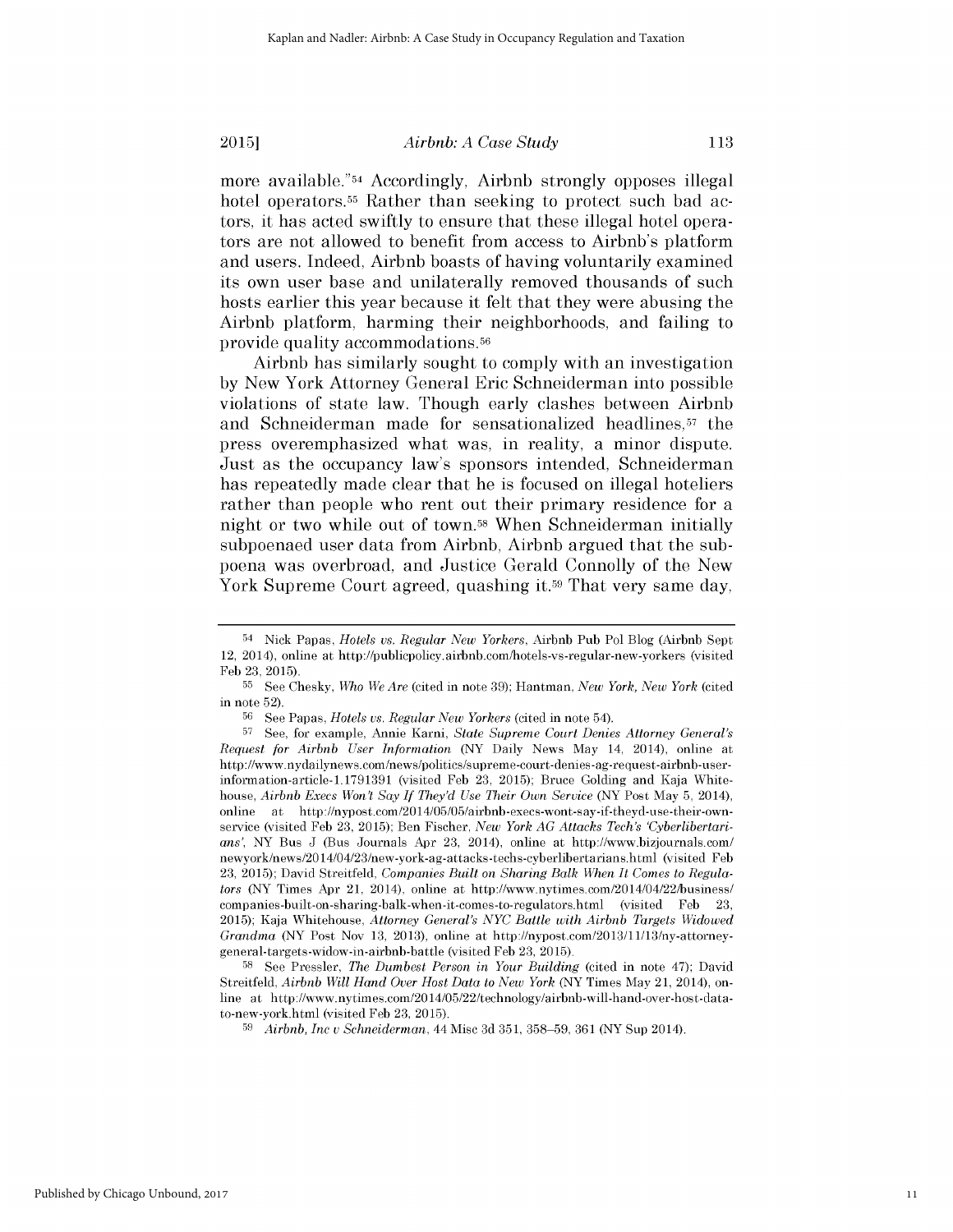however, Airbnb made clear that it hoped to "continue working with the Attorney General's office to try to address his legitimate concerns."60

When a more narrowly tailored subpoena was subsequently issued, Airbnb entered into negotiations with Schneiderman to further limit the subpoena's scope. An agreement was eventually reached that allowed Airbnb to protect the vast majority of its users' privacy while also complying with the subpoena: Airbnb would provide Schneiderman with an anonymized version of the data that he had requested and, upon review of the anonymized data, Schneiderman could then request the identity of specific users.<sup>61</sup> Schneiderman subsequently requested information for approximately 125 of Airbnb's New York hosts—the vast majority of whom were no longer active Airbnb hostsrepresenting far less than 1 percent of Airbnb's New York hosting community.62 By entering a constructive dialogue and seeking to cooperate with Schneiderman, both parties were able to protect and advance their interests.63

Moreover, this agreement offers a positive model for other innovative sharing-economy companies because it demonstrates that confrontation often is not the best approach to take with regulators. It proves that tech start-ups can continue to grow and expand while effectively collaborating with government officials and other stakeholders rather than seeking to ignore or confront them. The sharing economy's interests are not antithetical to the public weal.

### **CONCLUSION**

Because the threat of enforcement actions can have a chilling effect on start-ups and their users, state and local government officials should consider how their actions may affect burgeoning businesses. Officials should encourage the sharing economy's

**<sup>60</sup>**David Hantman, *Good News in New York,* Airbnb Pub Pol Blog (Airbnb May 13, 2014), online at http://publicpolicy.airbnb.com/good-news-new-york (visited Feb 23, 2015).

**<sup>61</sup>** See Streitfeld, *Airbnb Will Hand* Over *Host Data* (cited in note 58); David Hantman, *Agreement in New York,* Airbnb Pub Pol Blog (Airbnb May 21, 2014), online at http://publicpolicy.airbnb.com/agreement-new-york (visited Feb 23, 2015).

**<sup>62</sup>**See David Hantman, *New York Update,* Airbnb Pub Pol Blog (Airbnb Aug 22, 2014), online at http://publicpolicy.airbnb.com/new-york-community-update (visited Feb 23, 2015).

**<sup>63</sup>**See *Joint Statement by the Office of the Attorney General and Airbnb* (New York State Office of the Attorney General May 21, 2014), online at http://www.ag.ny.gov/press -release/joint-statement-office-attorney-general-and-airbnb (visited Feb 23, 2015).